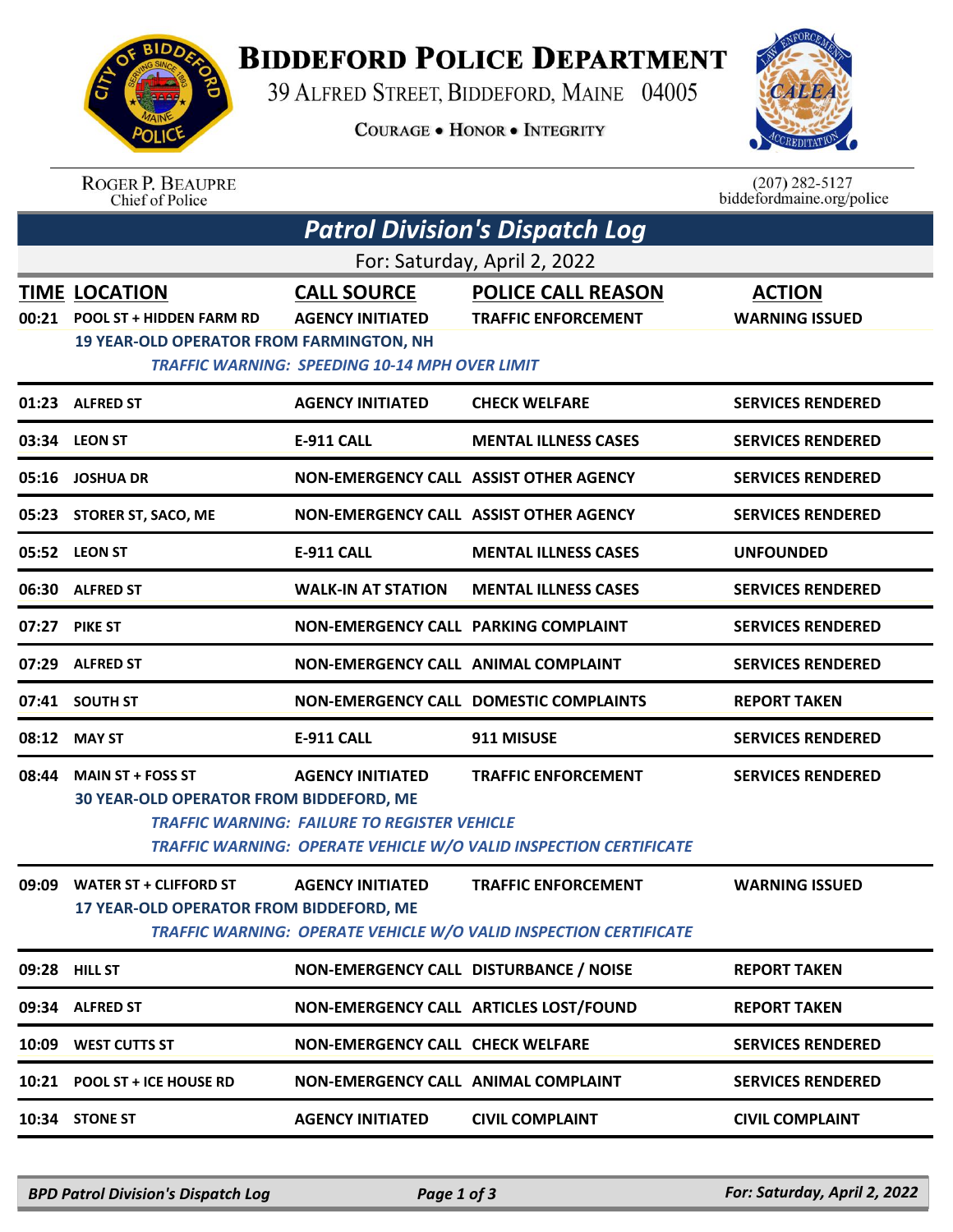| 10:48 | <b>TIME LOCATION</b><br><b>WASHINGTON ST</b>                                                                                                                                                                | <b>CALL SOURCE</b>                                                                | <b>POLICE CALL REASON</b><br>NON-EMERGENCY CALL MENTAL ILLNESS CASES | <b>ACTION</b><br><b>SERVICES RENDERED</b> |  |  |  |  |
|-------|-------------------------------------------------------------------------------------------------------------------------------------------------------------------------------------------------------------|-----------------------------------------------------------------------------------|----------------------------------------------------------------------|-------------------------------------------|--|--|--|--|
| 10:50 | <b>ELM ST</b>                                                                                                                                                                                               | <b>NON-EMERGENCY CALL MISSING PERSON</b>                                          |                                                                      | <b>SERVICES RENDERED</b>                  |  |  |  |  |
| 11:19 | <b>ALFRED ST</b>                                                                                                                                                                                            | <b>E-911 CALL</b>                                                                 | 911 MISUSE                                                           | <b>SERVICES RENDERED</b>                  |  |  |  |  |
|       | 12:21 WENTWORTH ST<br>NON-EMERGENCY CALL WARRANT ARREST<br><b>ARREST(S) MADE</b><br>DEFENDANT: BRANDON ALEXANDER PELLETIER  AGE: 33  RESIDENT OF: KENNEBUNK, ME<br><b>CHARGE: WARRANT ARREST</b>            |                                                                                   |                                                                      |                                           |  |  |  |  |
| 12:59 | <b>WENTWORTH ST</b>                                                                                                                                                                                         | NON-EMERGENCY CALL DISTURBANCE / NOISE                                            |                                                                      | <b>SERVICES RENDERED</b>                  |  |  |  |  |
|       | 13:07 WESTERN AVE                                                                                                                                                                                           | <b>E-911 CALL</b>                                                                 | <b>ANIMAL COMPLAINT</b>                                              | <b>SERVICES RENDERED</b>                  |  |  |  |  |
|       | 13:24 ALFRED ST                                                                                                                                                                                             | NON-EMERGENCY CALL ROAD HAZARD                                                    |                                                                      | <b>SERVICES RENDERED</b>                  |  |  |  |  |
| 14:58 | <b>WENTWORTH ST</b>                                                                                                                                                                                         |                                                                                   | NON-EMERGENCY CALL DOMESTIC COMPLAINTS                               | <b>SERVICES RENDERED</b>                  |  |  |  |  |
|       | 15:11 SACO FALLS WAY                                                                                                                                                                                        | NON-EMERGENCY CALL HARASSMENT                                                     |                                                                      | <b>NEGATIVE CONTACT</b>                   |  |  |  |  |
| 16:29 | <b>WASHINGTON ST</b>                                                                                                                                                                                        |                                                                                   | NON-EMERGENCY CALL MENTAL ILLNESS CASES                              | <b>NEGATIVE CONTACT</b>                   |  |  |  |  |
| 16:31 | <b>BIRCH ST</b>                                                                                                                                                                                             | <b>AGENCY INITIATED</b>                                                           | <b>OUT FOR FOLLOW UP</b>                                             | <b>SERVICES RENDERED</b>                  |  |  |  |  |
|       | 16:43 COTTAGE ST + HILL ST<br>35 YEAR-OLD OPERATOR FROM BIDDEFORD, ME                                                                                                                                       | <b>AGENCY INITIATED</b><br><b>TRAFFIC CITATION: SPEEDING 15-19 MPH OVER LIMIT</b> | <b>TRAFFIC ENFORCEMENT</b>                                           | <b>VSAC ISSUED</b>                        |  |  |  |  |
|       | 17:06 ALFRED ST<br><b>AGENCY INITIATED</b><br><b>TRAFFIC ENFORCEMENT</b><br><b>WARNING ISSUED</b><br>34 YEAR-OLD OPERATOR FROM OLD ORCHARD BEACH, ME<br><b>TRAFFIC WARNING: FAILURE TO REGISTER VEHICLE</b> |                                                                                   |                                                                      |                                           |  |  |  |  |
|       | 17:30 ALFRED ST                                                                                                                                                                                             | <b>AGENCY INITIATED</b>                                                           | <b>OUT FOR FOLLOW UP</b>                                             | <b>SERVICES RENDERED</b>                  |  |  |  |  |
|       | 17:30 ALFRED ST + MARSHALL AVE<br>24 YEAR-OLD OPERATOR FROM BIDDEFORD, ME                                                                                                                                   | <b>AGENCY INITIATED</b><br><b>TRAFFIC WARNING: SPEEDING 10-14 MPH OVER LIMIT</b>  | <b>TRAFFIC ENFORCEMENT</b>                                           | <b>WARNING ISSUED</b>                     |  |  |  |  |
| 17:37 | <b>LINCOLN ST</b>                                                                                                                                                                                           |                                                                                   | NON-EMERGENCY CALL VEHICLE CRASH - POLICE ONLY                       | <b>STATE FORM TAKEN</b>                   |  |  |  |  |
|       | 18:10 GEORGETOWN DR                                                                                                                                                                                         | <b>NON-EMERGENCY CALL CHECK WELFARE</b>                                           |                                                                      | <b>SERVICES RENDERED</b>                  |  |  |  |  |
| 18:40 | <b>BLUNT LN, SACO, ME</b>                                                                                                                                                                                   | NON-EMERGENCY CALL MUTUAL AID - POLICE                                            |                                                                      | <b>REPORT TAKEN</b>                       |  |  |  |  |
|       | 19:22 SOUTH ST                                                                                                                                                                                              | <b>AGENCY INITIATED</b>                                                           | <b>SUSPICION</b>                                                     | <b>SERVICES RENDERED</b>                  |  |  |  |  |
|       | 19:23 ALFRED ST                                                                                                                                                                                             | <b>WALK-IN AT STATION</b>                                                         | <b>THEFT</b>                                                         | <b>REPORT TAKEN</b>                       |  |  |  |  |
| 19:49 | <b>RIVER RD + SOUTH ST</b><br><b>16 YEAR-OLD OPERATOR FROM DAYTON, ME</b>                                                                                                                                   | <b>AGENCY INITIATED</b><br><b>TRAFFIC WARNING: SPEEDING 15 TO 19 OVER LIMIT</b>   | <b>TRAFFIC ENFORCEMENT</b>                                           | <b>WARNING ISSUED</b>                     |  |  |  |  |
|       | <b>20:12 MAIN ST</b>                                                                                                                                                                                        | <b>NON-EMERGENCY CALL SUSPICION</b>                                               |                                                                      | <b>NEGATIVE CONTACT</b>                   |  |  |  |  |